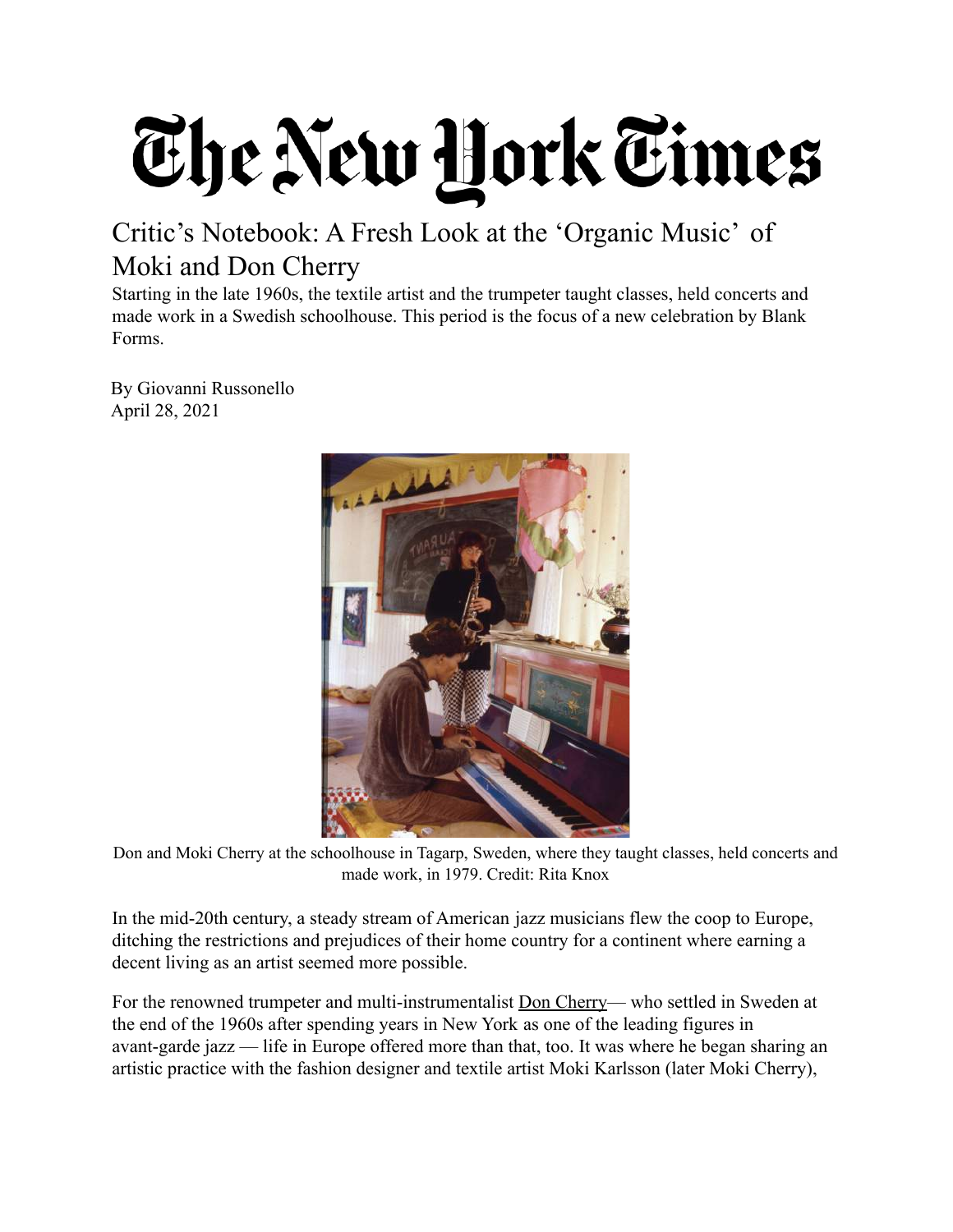whose career would become intertwined with his. It was a launchpad to other places, too: Turkey, Morocco and countries farther south, all with their own artistic traditions to uncover.

Europe was also a place from which Moki and Don — given just enough public support, and surrounded by a community of like-minded artists — could lead experiments into what they called "organic music." For roughly 10 years starting in the late 1960s, living mostly in an abandoned schoolhouse they had bought in the southern Swedish town Tagarp, the couple taught classes, held concerts, hosted friends and collaborators from across the globe and made work.

The Cherrys' collaborative project during these years is the focus of an impressive, multipart celebration by [Blank Forms,](https://blankforms.org/) a Brooklyn arts organization, whose small staff spent years piecing together the hitherto-uncollected strands of Moki and Don Cherry's lives together, as well as those of their now-famous musician children: [Eagle-Eye](https://www.youtube.com/watch?v=Nntd2fgMUYw) Cherry and [Neneh Cherry.](https://www.nytimes.com/2018/10/17/arts/music/neneh-cherry-four-tet-broken-politics.html) (Don Cherry died in 1995, and Moki in 2009.)

What Blank Forms has generated — a gallery show dedicated mostly to Moki's artwork, a 500-page book and two archival albums featuring Don's performances from that era — shows how richly the musician had come alive during this period, which is often misunderstood as a footnote to his more well-documented time on the New York scene but was arguably when he made his most thoroughly developed work. And it elevates the long-overlooked art of Moki Cherry, who has never been fully seen for the distinctive creator that she was. (Her work will be the subject of a separate show in Chicago later this year, at the Corbett vs. Dempsey gallery.)

The centerpiece of Blank Forms' project is the book, "Organic Music Societies," available on Friday, which collects oral and visual history as well as critical writing and lustrous photographs of the couple's milieu in Tagarp. A series of photos shows the interior of their home, with Moki's plush, wavy tapestries filling nearly every corner, many of them emblazoned with religious mantras.

A few of those tapestries are on display, now through June, along with paintings and drawings by both Moki and Don, at Blank Forms' small gallery in central Brooklyn. One of her tapestries hangs nearly from floor to ceiling, the words "Organic Music" stitched in an arc over two outstretched hands, a heart and a pair of wings.

By the time she made this piece, Don had started to turn his musical practice into pedagogy, with a series of master classes for adults that he began leading in 1968 at ABF House, an education center run by the Swedish labor movement, where he brought together folk musicians from around the world and asked them to teach their traditions. Experts of Turkish drumming, Scottish bagpipes and Indian vocal technique all gave lectures, and engaged in group performances.

In a 1968 interview with the writer Keith Knox, reprinted in the "Organic Music Societies" book, Don Cherry clarifies his intentions. "The first and most important thing is the sensitivity of sound," he said, explaining that he told students to listen for "ghost sounds," or the unexpected resonances and rhythms that might pop up in the process of making music.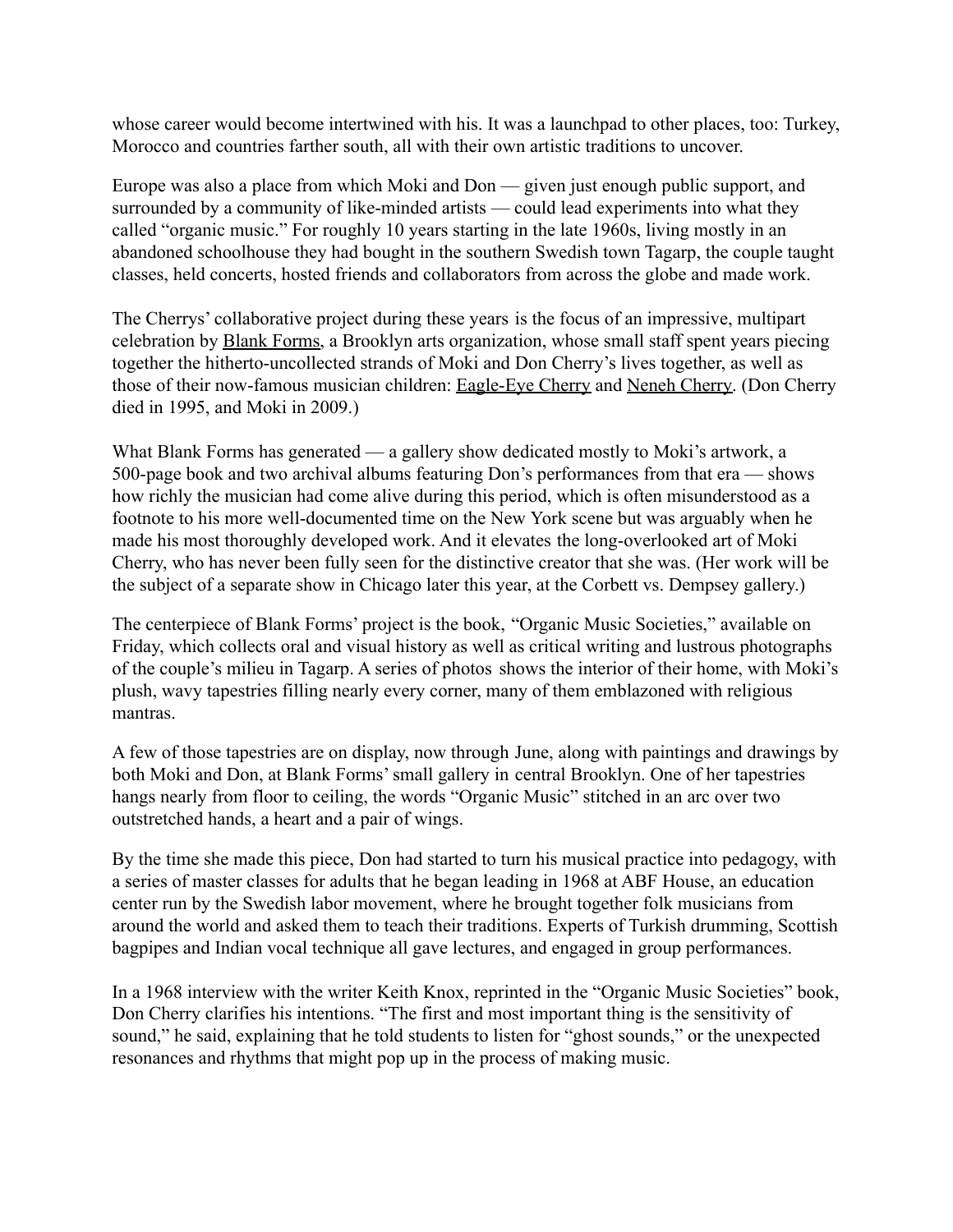"We find in these studies that we can really develop within ourselves by contradicting what we have been taught, to get to our inner expression, which the forms of the Western system do not do," he added.

In his introduction to the book, Lawrence Kumpf, Blank Forms' artistic director, writes that Moki and Don Cherry's projects together "took Don's music out of exploitative and commercially driven jazz circuits and integrated it into a total art and life project that broke away from convention."

Though Don Cherry professed to abhor politics, there is an element of radicalism here — in what it is rejecting, as much as what it is doing. Naima Karlsson, the Cherrys' granddaughter, who worked with Kumpf to assemble the book and exhibition, said that Moki and Don had approached activism through the lens of religion, much as John and Alice Coltrane had, and by gathering people together. "In Buddhism, you can make huge changes by helping other people by making a change in other people lives," she said in an interview. "They really thought that in their creative and artistic life, by creating, through their artistic collaborations, they could reach people on another level."

This isn't how Don Cherry is generally remembered. Born in Oklahoma to a Black father and a Choctaw mother, Cherry became famous as a member of the free-improvising Ornette Coleman Quartet that turned New York City upside-down in 1959 with the release of ["The Shape of Jazz](https://www.youtube.com/watch?v=YMasmoE-_vY&list=PLVOYDgXAn1KLppLy-ZWM9DfEFPsX2u6MM) [to Come"](https://www.youtube.com/watch?v=YMasmoE-_vY&list=PLVOYDgXAn1KLppLy-ZWM9DfEFPsX2u6MM) and its subsequent 10-week run at the Five Spot Café. For Coleman, Cherry was part foil and part fraternal twin: A harmonically minded improviser in a group that had left chord structures behind, the trumpeter alternated serenely between hurried-up phrases and long, patient tones. A tad less evasive than Coleman's, his playing — on the tinny-sounding pocket trumpet, Cherry's signature — was just as playful.

You can draw a line in one direction from that work to "Cherry Jam," [an EP](https://thevinylfactory.com/news/don-cherry-cherry-jam-ep-gets-new-vinyl-release/) from an unearthed 1965 radio broadcast in Denmark that was released earlier this year on Gearbox Records. It shows him swinging through a set of tunes with a local rhythm section, leading his bandmates constantly into crooked surprises, all within the context of mainstream jazz.

But he was also moving the other way. On his world travels in the mid-1960s — first to Europe as a member of Sonny Rollins's group and then to Turkey and Morocco, where he spent time with the Master Musicians of Joujouka — Cherry began to understand how the liberated artistic language he had been working out alongside Coleman could be used to unlock affinities between all kinds of music. He started playing more percussion and piano, and singing more.

This phase was just starting to flower when he recorded the first of two albums that Blank Forms will release in June. "The Summer House Sessions" was made on an island outside Stockholm in 1968, when Cherry was leading classes at the ABF facility. The music here is an outgrowth of those sessions, blending musicians from Sweden, Turkey, France and the United States. With two saxophonists, two bassists and three drummers, the group is really a combination of separate bands Cherry had been leading in New York and Sweden.